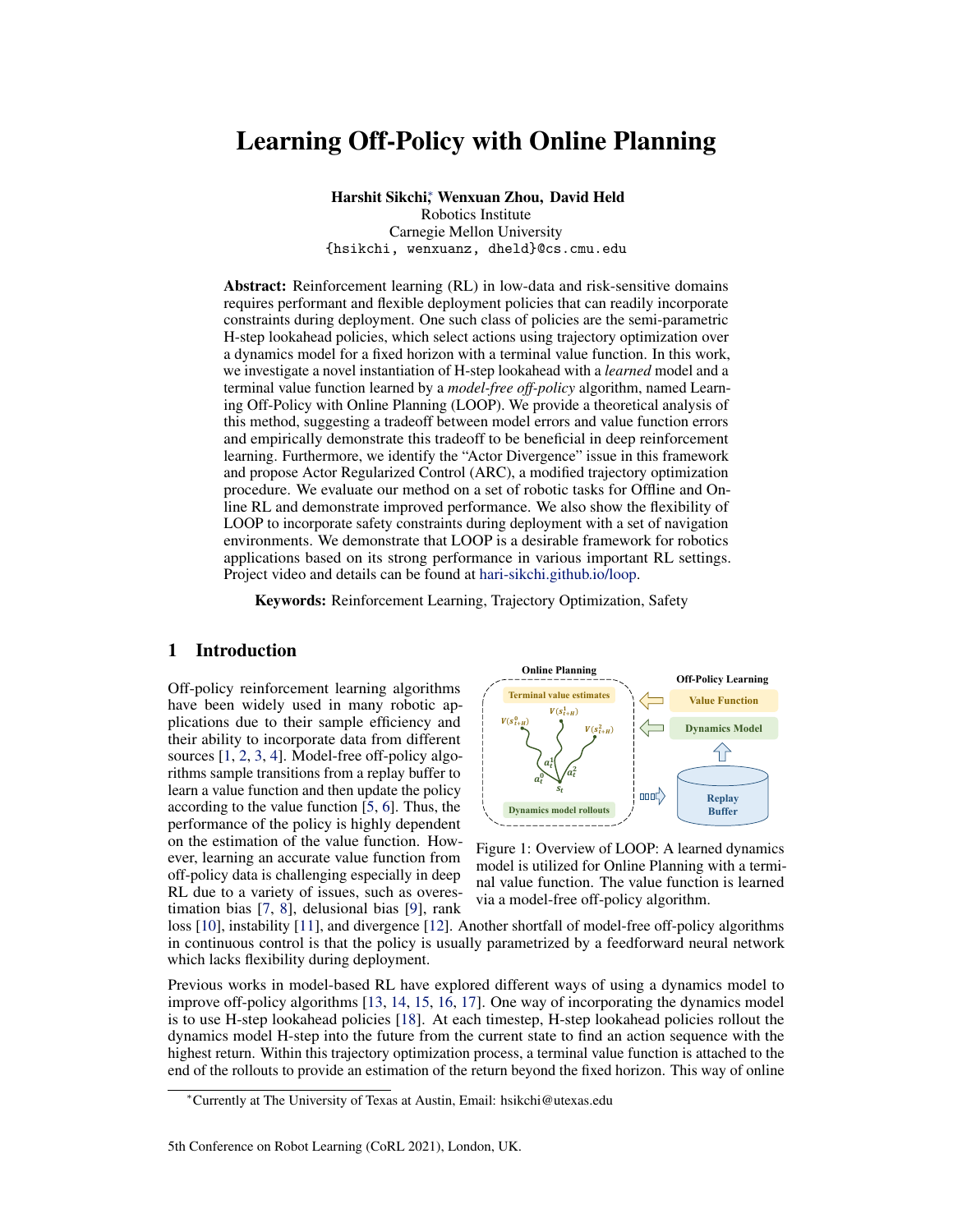planning offers us a degree of explainability missing in fully parametric methods while also allowing us to take constraints into account during deployment. Previous work proves faster convergence with H-step lookahead policies in tabular setting [18] or showed improved sample complexity with a *ground-truth* dynamics model [19]. However, the benefit of H-step lookahead policies remains unclear under an *approximate model* and an *approximate value function*. Additionally, if H-step lookahead policies are used during the value function update [19], the required computation of value function update will be significantly increased.

In this work, we take this direction further by studying H-step lookahead both theoretically and empirically with three main contributions. First, we provide a theoretical analysis of H-step lookahead under an *approximate model* and *approximate value function*. Our analysis suggests a trade-off between model error and value function error, and we empirically show that this tradeoff can be used to improve policy performance in Deep RL. Second, we introduce Learning Off-Policy with Online Planning (LOOP) (Figure 1). To avoid the computational overhead of performing trajectory optimization while updating the value function as in previous work [19], the value function of LOOP is updated via a parameterized actor using a model-free off-policy algorithm ("Learning Off-Policy"). LOOP exploits the benefits of H-step lookahead policies when the agent is deployed in the environment during exploration and evaluation ("Online Planning"). This novel combination of model-based online planning and model-free off-policy learning provides sample-efficient and computationally-efficient learning. We also identify the "Actor Divergence" issue in this combination and propose a modified trajectory optimization method called Actor Regularized Control (ARC). ARC performs implicit divergence regularization with the parameterized actor through Iterative Importance Sampling.

Third, we explore the flexibility of H-step lookahead policies for improved performance in offline RL and safe RL, which are both important settings in robotics. LOOP can be applied on top of various offline RL algorithms to improve their evaluation performance. LOOP's semiparameteric behavior policy also allows it to easily incorporate safety constraints during deployment. We evaluate LOOP on a set of simulated robotic tasks including locomotion, manipulation, and controlling an RC car. We show that LOOP provides significant improvement in performance for online RL, offline RL, and safe RL, which makes it a strong choice of RL algorithm for robotic applications.

# 2 Related Work

Model-based RL Model-based reinforcement learning (MBRL) methods learn a dynamics model and use it to optimize the policy. State-of-the-art model-based RL methods usually have better sample efficiency compared to model-free methods while maintaining competitive asymptotic performance [20, 13]. One approach in MBRL is to use trajectory optimization with a learned dynamics model [17, 21, 22]. These methods can reach optimal performance when a large enough planning horizon is used. However, they are limited by not being able to reason about the rewards beyond the planning horizon. Increasing the planning horizon increases the number of trajectories that need to be sampled and incurs a heavy computational cost.

Various attempts have been made to combine model-free and model-based RL. GPS [23] combines trajectory optimization using analytical models with the on-policy policy gradient estimator. MBVE [15] and STEVE [16] use the model to improve target value estimates. Approaches such as MBPO [13] and MAAC [24] follow Dyna-style [25] learning where imagined short-horizon trajectories are used to provide additional transitions to the replay buffer leveraging model generalization. Piché et al. [26] use Sequential Monte Carlo (SMC) to capture multimodal policies. The SMC policy relies on combining multiple 1-step lookahead value functions to sample a trajectory proportional to the unnormalized probability  $exp(\sum_{i=1}^{H}(A(s, a)))$ ; this approach potentially compounds value function errors, in contrast to LOOP which uses single H-step lookahead planning for each state. POLO [19] shows advantages of trajectory optimization under *ground-truth* dynamics with a terminal value function. The value function updates involve additional trajectory optimization routines which is one of the issues we aim to address with LOOP. The computation of trajectory optimization in POLO is  $\mathcal{O}(THN)$  while LOOP is  $\mathcal{O}(TH)$  where T is the number of environment timesteps, H is the planning horizon, and  $N$  is the number of samples needed for training the value function.

Off-Policy RL LOOP relies on a terminal value function for long horizon reasoning which can be learned effectively via model-free off-policy RL algorithms. Off-policy RL methods such as SAC [5]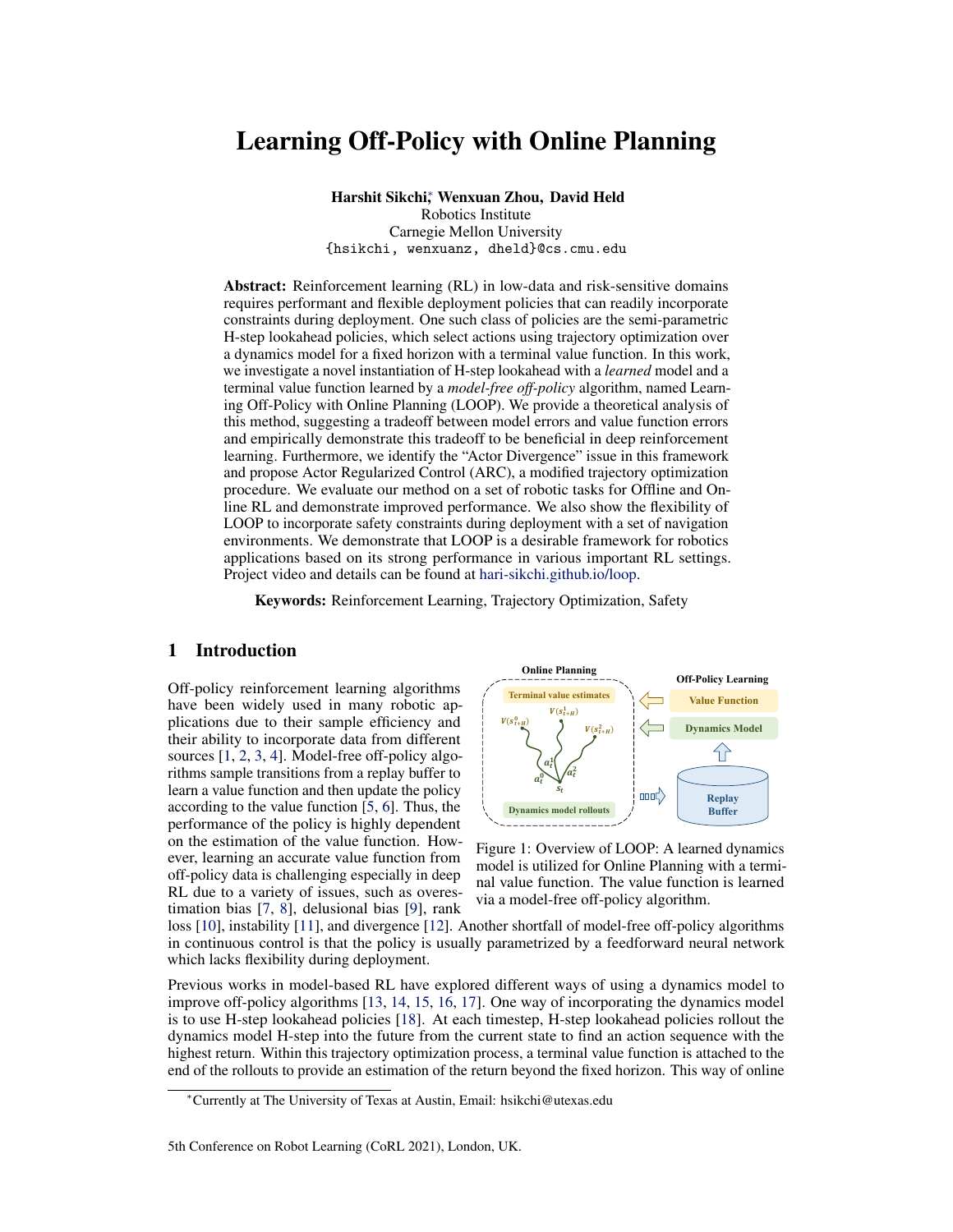and TD3 [6] use the replay buffer to learn a Q-function that evaluates a parameterized actor and then optimize the actor by maximizing the Q-function. Off-policy methods can be modified to be used for Offline RL problems where the goal is to learn a policy from a static dataset [27, 8, 28, 29, 30, 31, 32]. MBOP [33], a recent model-based offline RL method, leverages planning with a terminal value function, but the value function is a Monte Carlo evaluation of truncated replay buffer trajectories, whereas in LOOP the value function is trained for optimality under the dataset.

#### 3 Preliminaries

A Markov Decision Process (MDP) is defined by the tuple  $(S, \mathcal{A}, p, r, \rho_0)$  with state-space S, actionspace A, transition probability  $p(s_{t+1}|s_t, a_t)$ , reward function  $r(s, a)$ , and initial state distribution  $\rho_0(s)$ . In the infinite horizon discounted MDP, the goal of reinforcement learning algorithms is to maximize the return for policy  $\pi$  given by  $J^{\pi} = \mathbb{E}_{a_t \sim \pi(s_t), s_0 \sim \rho_0}[\sum_{t=0}^{\infty} \gamma^t r(s_t, a_t)].$ 

Value functions:  $V^{\pi}$ :  $S \to \mathbb{R}$  represents a state-value function which estimates the return from the current state  $s_t$  and following policy  $\pi$ , defined as  $V^{\pi}(s) = \mathbb{E}_{a_t \sim \pi(s_t)}[\sum_{t=0}^{\infty} \gamma^t r(s_t, a_t)|s_0 = s]$ .<br>Similarly,  $Q^{\pi} : S \times A \rightarrow \mathbb{R}$  represents a action-value function, usually referred as a Q-function, de to the Bellman operator  $T$ :

$$
\mathcal{T}Q(s_t, a_t) = r(s_t, a_t) + \mathbb{E}_{s_{t+1} \sim p, a_{t+1} \sim \pi_Q}[\gamma(Q(s_{t+1}, a_{t+1})]
$$
(1)

where  $\pi_Q$  is updated to be greedy with respect to  $Q$ , the current Q-function.

**Constrained MDP for safety:** A constrained MDP (CMDP) is defined by the tuple  $(S, \mathcal{A}, p, r, c, \rho_0)$ with an additional cost function  $c(s, a)$ . We define the cumulative cost of a policy to be  $D^{\pi} =$  $\mathbb{E}_{a_t \sim \pi(s_t), s_0 \sim \rho_0}[\sum_{t=0}^{\infty} \gamma^t c(s_t, a_t)].$  A common objective for safe reinforcement learning is to find a policy  $\pi = \argmax_{\pi} J^{\pi}$  subject to  $D^{\pi} \le d_0$  where  $d_0$  is a safety threshold [34].

# 4 H-step Lookahead with Learned Model and Value Function

Model-based algorithms often learn an approximate dynamics model  $M(s_{t+1}|s_t, a_t)$  using the data collected from the environment. One way of using the model is to find an action sequence that maximizes the cumulative reward with the learned model using trajectory optimization [35, 36, 37]. An important limitation of this approach is that the computation grows exponentially with the planning horizon. Thus, methods like [35, 17, 21, 38, 39] plan over a fixed, short horizon and are unable to reason about long-term reward. Let  $\pi_H$  be such a fixed horizon policy:

$$
\pi_H(s_0) = \underset{a_0}{\text{argmax}} \max_{a_1, \dots, a_{H-1}} \mathbb{E}_{\hat{M}}[R_H(s_0, \tau)], \text{ where } R_H(s_0, \tau) = \sum_{t=0}^{H-1} \gamma^t r(s_t, a_t) \tag{2}
$$

where  $\tau$  denotes the action sequence  $a_{[0..H-1]}$ . One way to enable efficient long-horizon reasoning is to augment the planning trajectory with a terminal value function. Given a value-function  $\hat{V}$ , we define a policy  $\pi_{H,\hat{V}}$  obtained by maximizing the H-step lookahead objective:

$$
\pi_{H,\hat{V}}(s_0) = \underset{a_0}{\text{argmax}} \max_{a_1, \dots, a_{H-1}} \mathbb{E}_{\hat{M}} \Big[ R_{H,\hat{V}}(s_0, \tau) \Big] \tag{3}
$$
  
where  $R_{H,\hat{V}}(s_0, \tau) = \sum_{t=0}^{H-1} \gamma^t r(s_t, a_t) + \gamma^H \hat{V}(s_H)$ 

The quality of both the model  $\hat{M}$  and the value-function  $\hat{V}$  affects the performance of the overall policy. To show the benefits of this combination of model-based trajectory optimization and the value-function, we now analyze and bound the performance of the H-step look-ahead policy  $\pi_{H,\hat{V}}$ compared to its fixed-horizon counterpart without the value-function  $\pi_H$  (Eqn. 2), as well as the greedy policy obtained from the value-function  $\pi_{\hat{V}} = \argmax_{a} E_{s \sim M(.|s,a)} \left[ r(s, a) + \gamma \hat{V}(s') \right]$ . Following previous work, we will construct the proofs with the state-value function  $V$ , but the proofs for the action-value function  $Q$  can be derived similarly.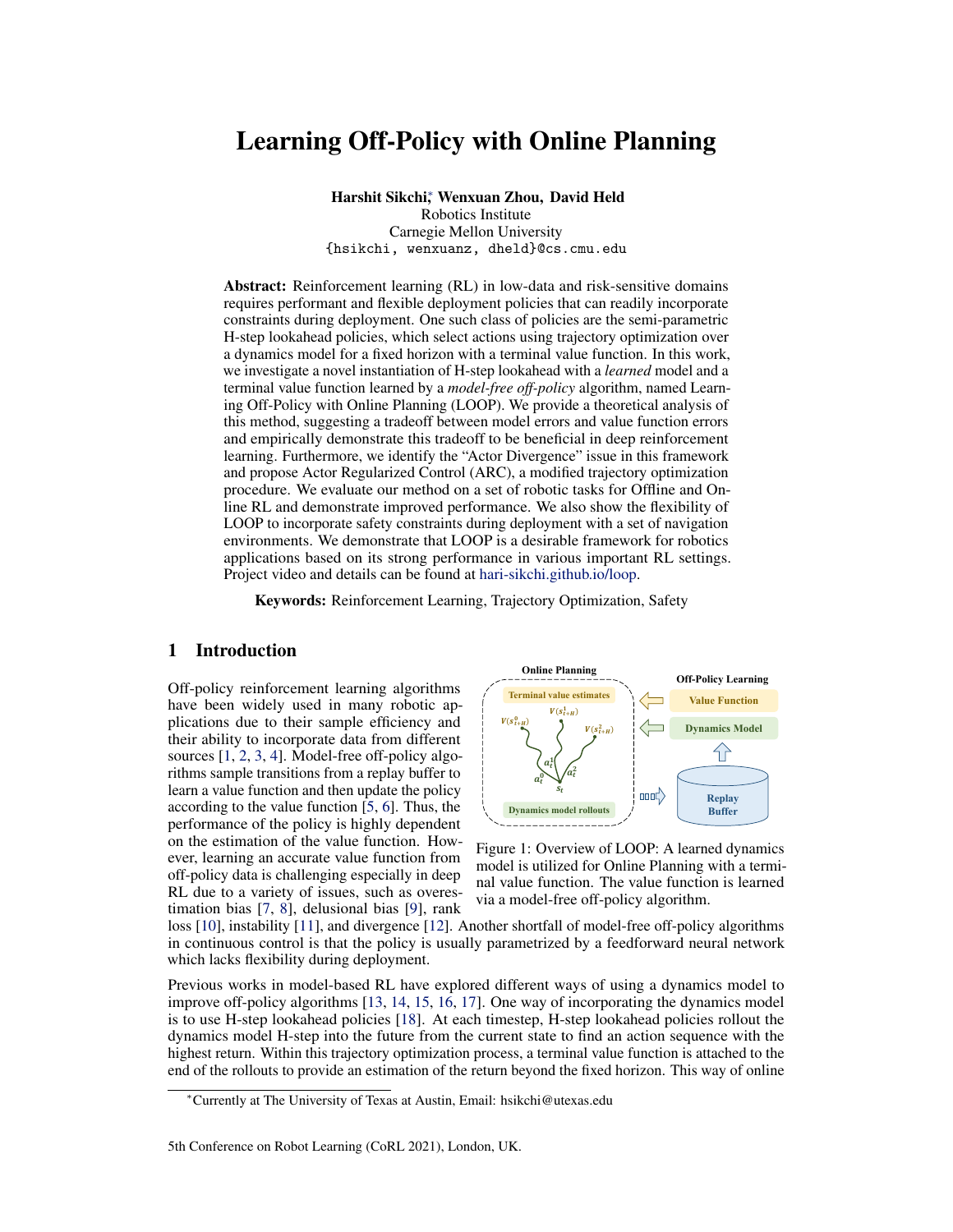**Lemma 1.** *(Singh and Yee [40]) Suppose we have an approximate value function*  $\hat{V}$  *such that*  $\max_s|V^*(s) - \hat{V}(s)| \leq \epsilon_v$ . Then the performance of the 1-step greedy policy  $\pi_{\hat{V}}$  can be bounded as:

$$
J^{\pi} - J^{\pi} \hat{v} \le \frac{\gamma}{1 - \gamma} [2\epsilon_v]
$$
 (4)

Theorem 1. *(H-step lookahead policy) Suppose* Mˆ *is an approximate dynamics model with Total Variation distance bounded by*  $\epsilon_m$ . Let  $\hat{V}$  *be an approximate value function such that*  $\max_s |V^*(s) - \hat{V}|$  $\hat{V}(s)| \leq \epsilon_v$ . Let the reward function  $r(s, a)$  be bounded by [0,R<sub>max</sub>] and  $\hat{V}$  be bounded by [0,V<sub>max</sub>]. Let  $\epsilon_p$  be the suboptimality incurred in H-step lookahead optimization (Eqn. 3). Then the performance *of the H-step lookahead policy*  $\pi_{H,\hat{V}}$  *can be bounded as:* 

*where*

$$
J^{\pi} - J^{\pi_{H,\hat{V}}} \leq \frac{2}{1 - \gamma^H} [C(\epsilon_m, H, \gamma) + \frac{\epsilon_p}{2} + \gamma^H \epsilon_v]
$$
  
\n
$$
C(\epsilon_m, H, \gamma) = R_{\text{max}} \sum_{t=0}^{H-1} \gamma^t t \epsilon_m + \gamma^H H \epsilon_m V_{\text{max}}
$$
\n(5)

*Proof.* Due to the page limit, we defer the proof to Appendix A.1. We also provide extension of Theorem 1 under assumptions on model generalization and concentrability in Corollary 1 and Theorem 2 respectively in Appendix A.  $\Box$ 

H-step Lookahead Policy vs H-step Fixed Horizon Policy: The fixed-horizon policy  $\pi_H$  can be considered as a special case of  $\pi_{H\hat{V}}$  with  $\hat{V}(s) = 0 \ \forall s \in \mathcal{S}$ . Following Theorem 1,  $\epsilon_{\hat{V}} =$  $\max_s|V^*(s)|$  implies a potentially large optimality gap. This suggests that learning a value function that better approximates  $V^*$  than  $\hat{V}(s) = 0$  will give us a smaller optimality gap in the worst case.

H-step lookahead policy vs 1-step greedy policy: By comparing Lemma 1 and Theorem 1, we observe that the performance of the H-step lookahead policy  $\pi_{H,\hat{V}}$  reduces the dependency on the value function error  $\epsilon_v$  at least by a factor of  $\gamma^{H-1}$  while introducing an additional dependency on the model error  $\epsilon_m$ . This implies that the H-step lookahead is beneficial when the value-function bias dominates the bias in the learned model. In the low data regime, the value function bias can result from compounded sampling errors [41] and is likely to dominate the model bias, as evidenced by the success of model-based RL methods in the low-data regime [33, 42, 13]; we observe this hypothesis to be consistent with our experiments where H-step lookahead offers large gains in sample efficiency. Further, errors in value learning with function approximation can stem from a number of reasons explored in previous work, some of them being Overestimation, Rank Loss, Divergence, Delusional bias, and Instability [7, 11, 6, 43, 10]. Although this result may be intuitive to many practitioners, it has not been shown theoretically; further, we demonstrate that we can use this insight to improve the performance of state-of-the-art methods for online RL, offline RL, and safe RL.

## 5 Learning Off-Policy with Online Planning

We propose Learning Off-Policy with Online Planning (LOOP) as a framework of using H-step lookahead policies that combines online trajectory optimization with model-free off-policy RL (Figure 1). We use the replay buffer to learn a dynamics model and a value function using an offpolicy algorithm. The H-step lookahead policy (Eqn. 3) generates rollouts using the dynamics model with a terminal value function and selects the best action for execution. The underlying off-policy algorithm is boosted by the H-step lookahead which improves the performance of the policy during both exploration and evaluation. From another perspective, the underlying model-based trajectory optimization is improved using a terminal value function for reasoning about future returns. In this section, we discuss the Actor Divergence issue in the LOOP framework and introduce additional applications and instantiations of LOOP for offline RL and safe RL.

#### 5.1 Reducing actor-divergence with Actor Regularized Control (ARC)

As discussed above, LOOP utilizes model-free off-policy algorithms to learn a value function in a more computationally efficient manner. It relies on actor-critic methods which use a parametrized actor  $\pi_{\theta}$  to facilitate the Bellman backup. However, we observe that combining trajectory optimization and policy learning naively will lead to an issue that we refer to as "actor divergence": a different policy is used for data collection (H-step lookahead policy  $\pi_{H,\hat{V}}$ ) than the policy that is used to learn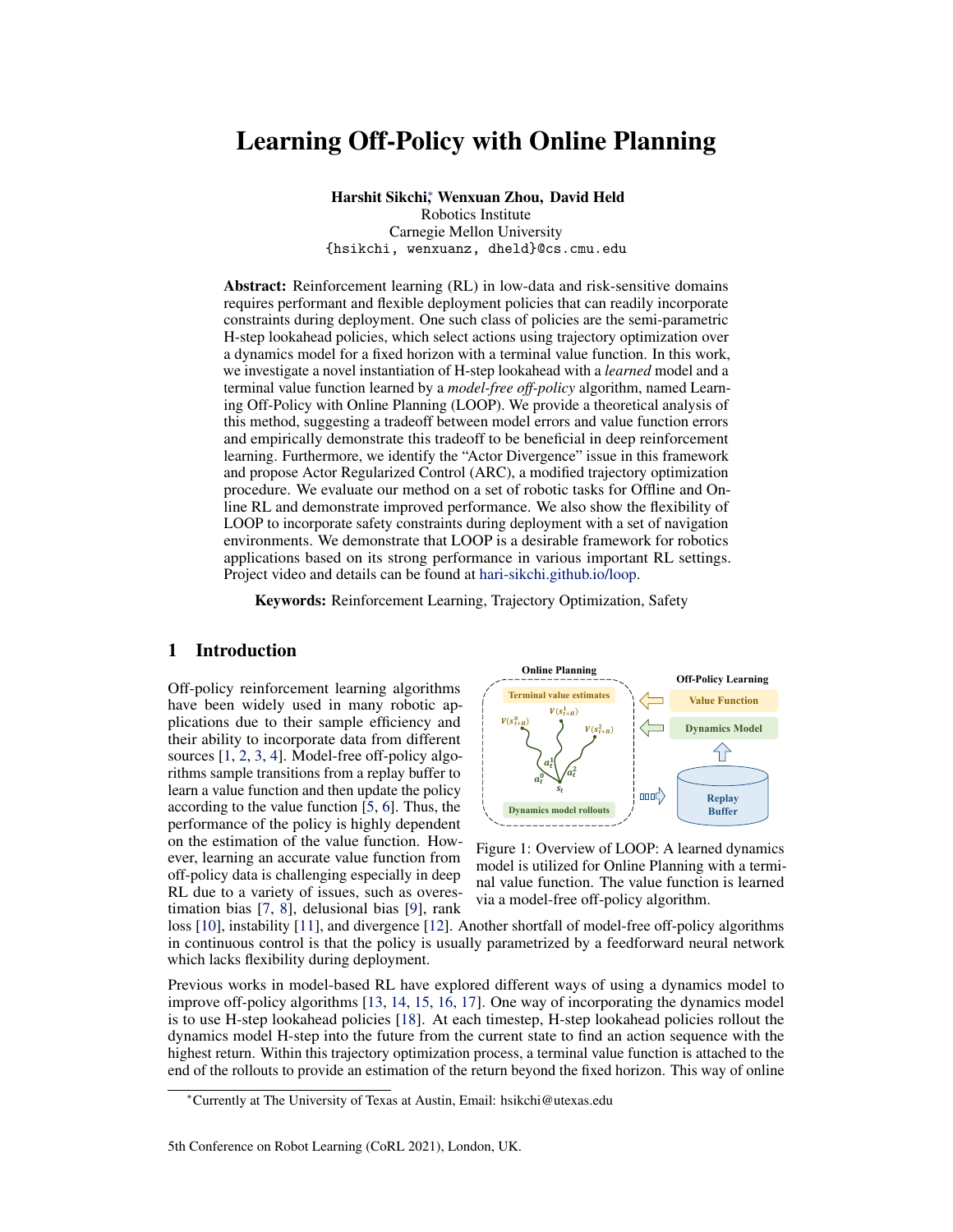the value-function (the parametrized actor  $\pi_{\theta}$ ). This leads to a potential distribution shift between the state-action visitation distribution between the parametrized actor  $\pi_{\theta}$  and the actual behavior policy  $\pi_{H,\hat{V}}$  which can lead to accumulated bootstrapping errors with the Bellman update and destabilize value learning [43]. One possible solution in this case is to use Offline RL [30]; however, in practice, we observe that offline RL in this setup leads to learning instabilities. We defer discussion on this alternative to the Appendix D.7. Instead, we propose to resolve the actor-divergence issue via a modified trajectory optimization method called Actor Regularized Control (ARC).

In ARC, we aim to constrain the action selection of the trajectory optimization to be close to the parametrized actor. We frame the following general constrained optimization problem for policy improvement [44]:

$$
p_{opt}^{\tau} = \underset{p^{\tau}}{\operatorname{argmax}} \mathbb{E}_{p^{\tau}}[L_{H,\hat{V}}(s_t, \tau)], \text{ s.t } D_{KL}(p^{\tau}||p_{prior}^{\tau}) \le \epsilon
$$
 (6)

where  $L_{H,\hat{V}}(s_t, \tau)$  is the expected lookahead objective (Eqn. 3) under the learned model given by  $L_{H,\hat{V}}(s_t,\tau) = \mathbb{E}_{\hat{M}}\Big[R_{H,\hat{V}}(s_t,\tau)\Big]$ , starting from state  $s_t, p^\tau$  is a distribution over action sequences  $\tau$ of horizon H starting from  $s_t$ , and  $p_{prior}^{\tau}$  is a prior distribution over such action sequences. We will use the parametrized actor to derive this prior in ARC. This optimization admits a closed form solution by enforcing the KKT conditions where the optimal policy is given by  $p_{opt}^{\tau} \propto p_{prior}^{\tau} e^{\frac{1}{\eta} L_{H,\hat{V}}(s_t,\tau)}$  [45, 46, 47, 48], where  $\eta$  is the lagrangian dual variable. The above formulation generalizes a number of prior work [5, 35, 45] (more details in Appendix B.3).

Approximating the optimal policy  $p_{opt}^{\tau}$  as a multivariate gaussian with diagonal covariance  $\hat{p}_{opt}^{\tau} =$  $\mathcal{N}(\mu_{opt}, \sigma_{opt})$  , the parameters can be estimated using importance sampling under the proposal distribution  $p_{prior}^{\tau}$  as:

$$
\hat{p}_{opt}^{\tau} = \mathcal{N}(\mu_{opt}, \sigma_{opt}), \ \mu_{opt} = \mathbb{E}_{\tau, \hat{M}} \left[ \frac{p_{opt}^{\tau}(\tau')}{p_{prior}^{\tau}(\tau')} \tau' \right], \ \sigma_{opt} = \mathbb{E}_{\tau, \hat{M}} \left[ \frac{p_{opt}^{\tau}(\tau')}{p_{prior}^{\tau}(\tau')} (\tau' - \mu)^2 \right] \tag{7}
$$

where  $\tau' \sim p_{prior}^{\tau}$ . We use iterative importance sampling to estimate  $\hat{p}_{opt}^{\tau}$  which is parameterized as a Gaussian whose mean and variance at iteration  $m + 1$  are given by the empirical estimate:

$$
\mu^{m+1} = \frac{\sum_{i=1}^{N} \left[e^{\frac{1}{\eta}L_{H,\hat{V}}(s_t,\tau)}\tau'\right]}{\sum_{i=1}^{N} e^{\frac{1}{\eta}L_{H,\hat{V}}(s_t,\tau)}}, \sigma^{m+1} = \frac{\sum_{i=1}^{N} \left[e^{\frac{1}{\eta}L_{H,\hat{V}}(s_t,\tau)}(\tau'-\mu^{m+1})^2\right]}{\sum_{i=1}^{N} e^{\frac{1}{\eta}L_{H,\hat{V}}(s_t,\tau)}} \tag{8}
$$

where  $\tau' \sim \mathcal{N}(\mu^m, \sigma^m)$  and  $\mathcal{N}(\mu^0, \sigma^0)$  is set to  $p_{prior}^{\tau}$ . As long as we perform a finite number of iterations, the final trajectory distribution is constrained in total variation to be close to the prior as a result of finite trust region updates as shown in Lemma 2 in Appendix A.4.

To reduce actor divergence in LOOP, we constrain the action-distribution of the trajectory optimization to be close to that of the parametrized actor  $\pi_{\theta}$ . To do so, we set  $p_{prior}^{\tau} = \beta \pi_{\theta} + (1 - \beta) \mathcal{N}(\mu_{t-1}, \sigma)$ . The trajectory prior is a mixture of the parametrized actor and the action sequence from the previous environment timestep with additional Gaussian noise  $\mathcal{N}(0, \sigma)$ . Using 1-timestep shifted solution from the previous timestep allows to amortize trajectory optimization over time [33]. For online RL, we can vary  $\sigma$  to vary the amount of exploration during training. For offline RL, we set  $\beta = 1$  to constrain actions to be close to those in the dataset (from which  $\pi_{\theta}$  is learned) to be more conservative.

#### 5.2 Additional instantiations of LOOP: Offline-LOOP and Safe-LOOP

LOOP not only improves the performance of previous model-based and model-free RL algorithms but also shows versatility in different settings such as the offline RL setting and the safe RL setting. These potentials of H-step lookahead policies have not been explored in previous work.

LOOP for Offline RL: In offline reinforcement learning, the policy is learned from a static dataset without further data collection. We can use LOOP on top of an existing off-policy algorithm as a plug-in component to improve its test time performance by using the model-based rollouts as suggested by Theorem 1. Note that this is different from the online setting in the previous section in which LOOP also influences exploration. In offline-LOOP, to account for the uncertainty in the model and the Q-function, ARC optimizes for the following uncertainty-pessimistic objective similar to [49, 50]:

$$
\text{mean}_{[K]}[R_{H,\hat{V}}(s_t,\tau)] - \beta_{pess}\text{std}_{[K]}[R_{H,\hat{V}}(s_t,\tau)] \tag{9}
$$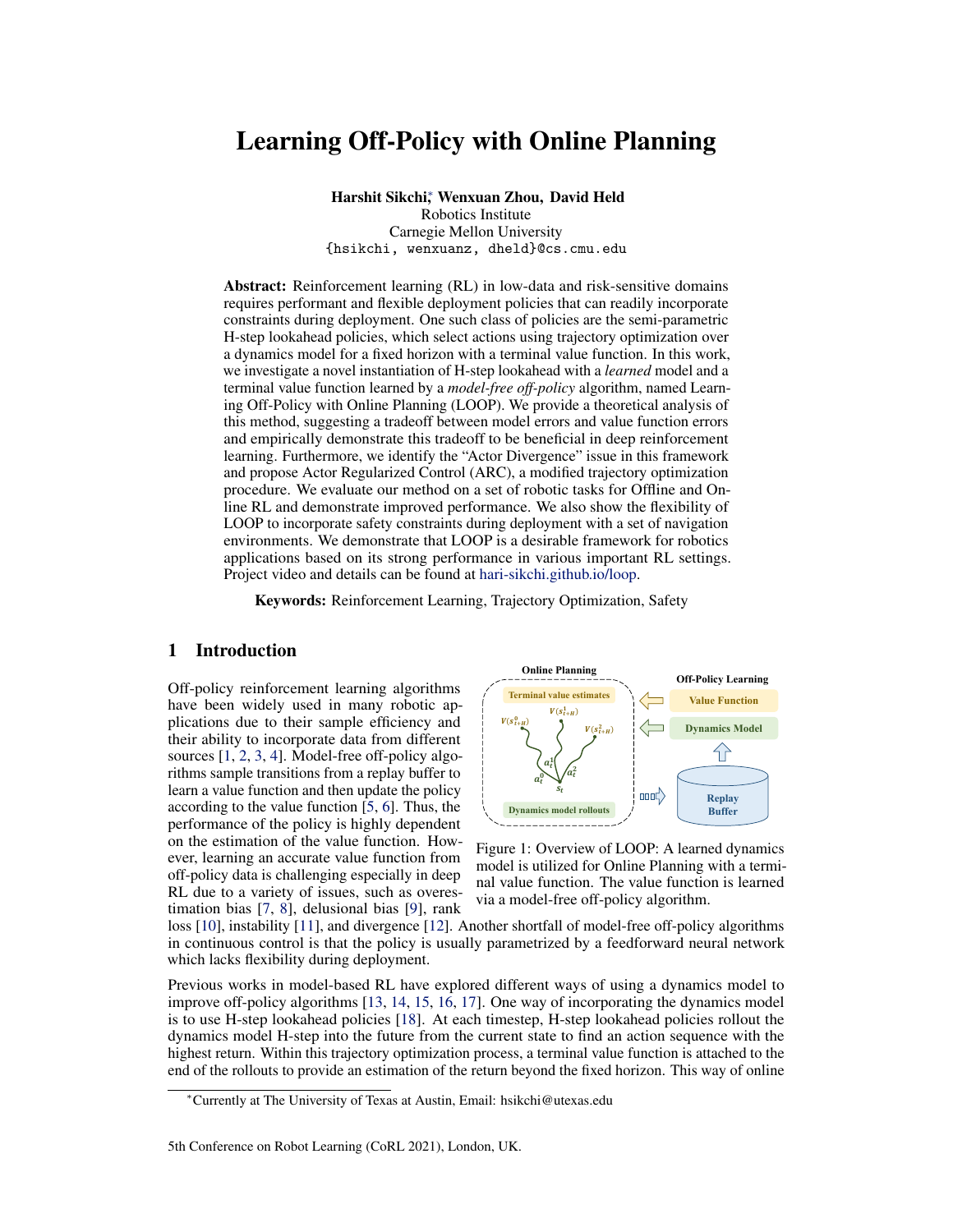

Figure 2: We evaluate LOOP over a variety of environments ranging from locomotion, manipulation to navigation including Walker2d-v2, Ant-v2, PenGoal-v1, Claw-v1, CarGoal1, etc.

where [K] are the model ensembles,  $\beta_{pess}$  is the pessimism parameter and  $R_{H,\hat{V}}$  is the H-horizon lookahead objective defined in Eqn. 3.

Safe Reinforcement Learning: Another benefit of LOOP with its semi-parameteric policy is that we can easily incorporate (possibly non-stationary) constraints with the model-based rollout, while being an order of magnitude more sample efficient than existing safe model-free RL algorithms. To account for safety in the planning horizon, ARC optimizes for the following cost-pessimistic objective:

$$
\operatorname{argmax}_{a_t} \mathbb{E}_{\hat{M}} \Big[ R_{H,\hat{V}}(s_t, \tau) \Big] \text{s.t. } \max_{[K]} \sum_{t=t}^{t+H-1} \gamma^t c(s_t, a_t) \le d_0 \tag{10}
$$

where [K] are the model ensembles, c is the constraint cost function and  $R_{H,\hat{V}}$  is the H-horizon lookahead objective defined in Eqn. 3 and  $d_0$  is the constraint threshold. For each action rollout, the worst-case cost is considered w.r.t model uncertainty to be more conservative. The pseudocode for modified ARC to solve the above constrained optimization is given in Appendix B.3.1.

#### 6 Experimental Results

In the experiments, we evaluate the performance of LOOP combined with different off-policy algorithms in the settings of online RL, offline RL and safe RL over a variety of environments (Figure 2). Implementation details of LOOP and the baselines can be found in Appendix C.

#### 6.1 LOOP for Online RL

In this section, we evaluate the performance of LOOP for online RL on three OpenAI Gym MuJoCo [51] locomotion control tasks: Hal  $fCheetah-v2$ , Walker-v2, Ant-v2 and two manipulation tasks: PenGoal - $\vee$ 1, Cl aw- $\vee$ 1. In these experiments, we use Soft Actor-Critic (SAC) [5] as the underlying off-policy method with the ARC optimizer described in Section 5.1. Further experiments on InvertedPendulum-v2, Swimmer, Hopper-v2 and Humanoid-v2 and more details on the baselines can be found in Appendix D.1 and Appendix C.2 respectively.



Figure 3: Comparisons of LOOP and the baselines for online RL. LOOP-SAC is significantly more sample efficient than SAC. It is competitive to MBPO for locomotion tasks and outperforms MBPO for manipulation tasks (PenGoal-v1 and Claw-v1). The dashed line indicates the performance of SAC at 1 million timesteps. Additional results on more environments can be found in Appendix D.1.

Baselines: We compare the LOOP framework against the following baselines: PETS-restricted, a variant of PETS [17] that uses trajectory optimization (CEM) for the same horizon as LOOP but without a terminal value function. LOOP-SARSA uses a terminal value function which is an evaluation of the replay buffer policy, similar to MBOP [33] in spirit. To compare with other ways of combining model-based and model-free RL, we also compare against MBPO [13] and SAC-VE. MBPO leverages the learned model to generate additional transitions for value function learning.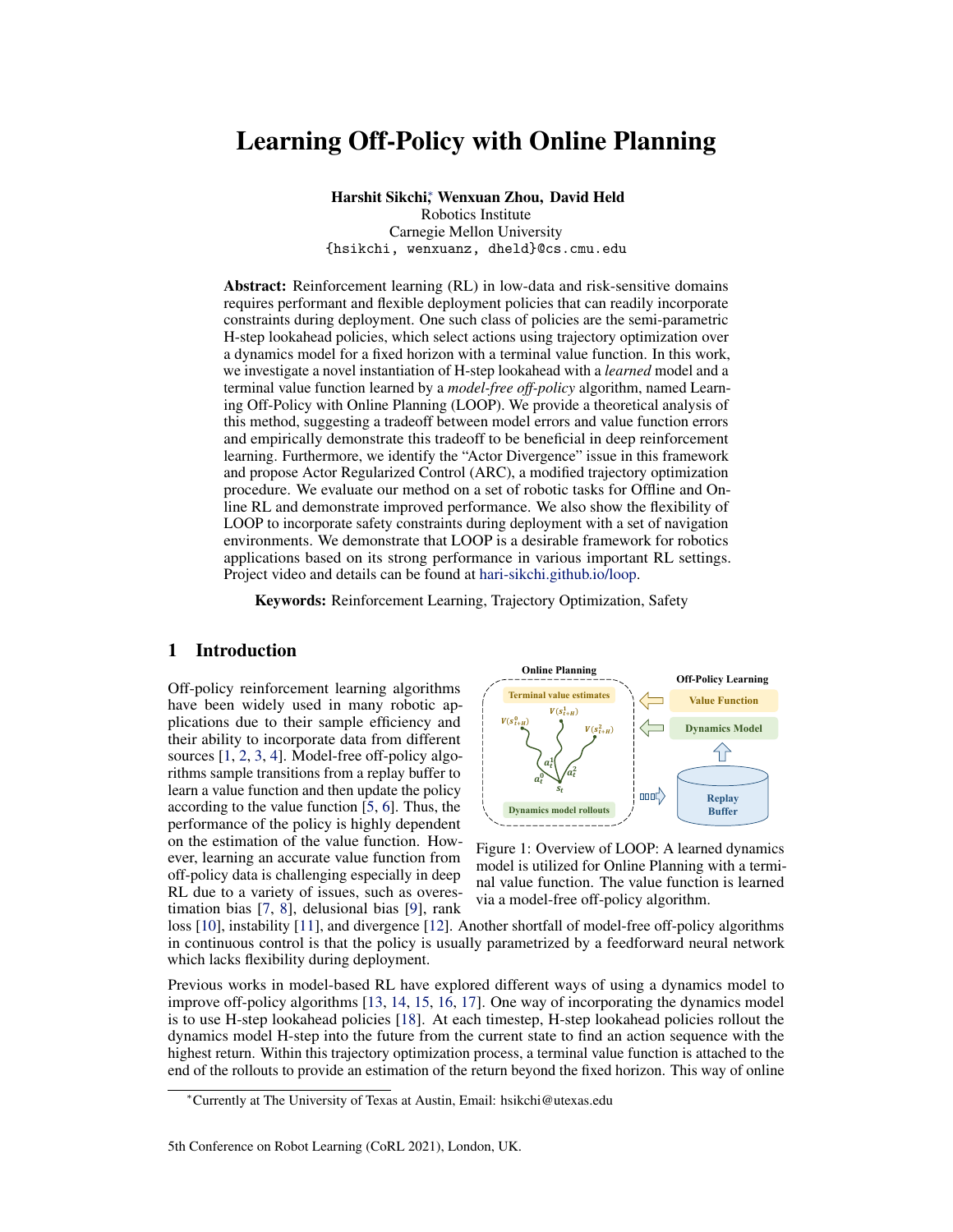SAC-VE utilizes the model for value expansion, similar to MBVE [15] but uses SAC as the modelfree component for a fair comparison with LOOP as done in [13]. We do not include comparison to STEVE [16] or SLBO [52] as they were shown to be outperformed by MBPO, and perform poorly compared to SAC in Hopper and Walker environments [13]. We were unable to reproduce the results for SMC [26] due to missing implementation. We did not include POLO here due several reasons. An extended discussion can be found in Appendix D.2.

in PenGoal -v1 and Cl aw-v1. In principle, policy learning can be unstable. Performance: From Figure 3, we observe that LOOP-SAC is significantly more sample efficient than SAC, the underlying modelfree method used to learn a terminal value function. LOOP-SAC also scales well to high-dimensional environments like Ant-v2 and PenGoal-v1. PETS-restricted performs poorly due to myopic reasoning over a limited horizon H. SAC-VE and MBPO represent different ways of incorporating a model to improve off-policy learning. LOOP-SAC outperforms SAC-VE and performs competitively to MBPO, outperforming it significantly



Figure 4: (Left) ARC reduces the actor-divergence measured by the L2 distance between the mean of the parametrized actor and the output of the Hstep lookahead policy. (Right) In absence of ARC,

methods like MBPO and value expansion can be combined with LOOP to potentially increase performance; we leave such combinations for future work. LOOP-SARSA has poor performance as a result of the poor value function that is trained for evaluating replay buffer policy rather than optimality. As an ablation study, we also run experiments using LOOP without ARC, which optimizes the unconstrained objective of Eqn. 3 using CEM [36]. Figure 4 (left) shows that ARC reduces actor-divergence effectively and Figure 4 (right) shows that learning performance is poor in absence of ARC for Walker-v2. More ablation results can be found in Appendix D.5.

| Dataset    | Env         | <b>CRR</b> | <b>LOOP</b><br><b>CRR</b> | Improve $%$ | <b>PLAS</b> | <b>LOOP</b><br><b>PLAS</b> | Improve $%$ | <b>MBOP</b> |
|------------|-------------|------------|---------------------------|-------------|-------------|----------------------------|-------------|-------------|
| medium     | hopper      | 65.73      | 85.83                     | 30.6        | 32.08       | 56.47                      | 76.0        | 48.8        |
|            | halfcheetah | 41.14      | 41.54                     | 1.0         | 39.33       | 39.54                      | 0.5         | 44.6        |
|            | walker2d    | 69.98      | 79.18                     | 13.1        | 46.20       | 52.66                      | 14.0        | 41.0        |
| med-replay | hopper      | 27.69      | 29.08                     | 5.0         | 29.29       | 31.29                      | 6.8         | 12.4        |
|            | halfcheetah | 42.29      | 42.84                     | 1.3         | 43.96       | 44.25                      | 0.7         | 42.3        |
|            | walker2d    | 19.84      | 27.30                     | 37.6        | 35.59       | 41.16                      | 15.7        | 9.7         |

#### 6.2 LOOP for Offline RL

Table 1: Normalized scores for LOOP on the D4RL datasets comparing to the underlying offline RL algorithms and a baseline MBOP. LOOP improves the base algorithm across various types of datasets and environments.

For Offline RL, we benchmark the performance using the D4RL datasets [53]. We combine LOOP with two value-based offline RL algorithms: Critic Regularized Regression (CRR) [54] and Policy in Latent Action Space (PLAS) [32]. We use the original offline RL algorithms to train a value function from the static data and then use it as the terminal value function for LOOP. We use  $\beta = 1$  in the trajectory prior of ARC (Section 5.1) in the offline RL setting to keep the policy conservative.

Baselines: In addition to the underlying offline RL algorithms, we also include recent work MBOP [33] as a baseline. MBOP uses a terminal value function which is an evaluation of the dataset policy. In contrast, LOOP uses a terminal value function trained with offline RL algorithms which is more optimal.

Performance: Table 1 presents the comparison of LOOP and the underlying offline RL algorithms. LOOP offers an average improvement of 15.91% over CRR and 29.49% over PLAS on the complete D4RL MuJoCo Locomotion dataset. Full results can be found in Appendix D.3. The results further highlight the benefit of the LOOP framework compared to the underlying model-free algorithms.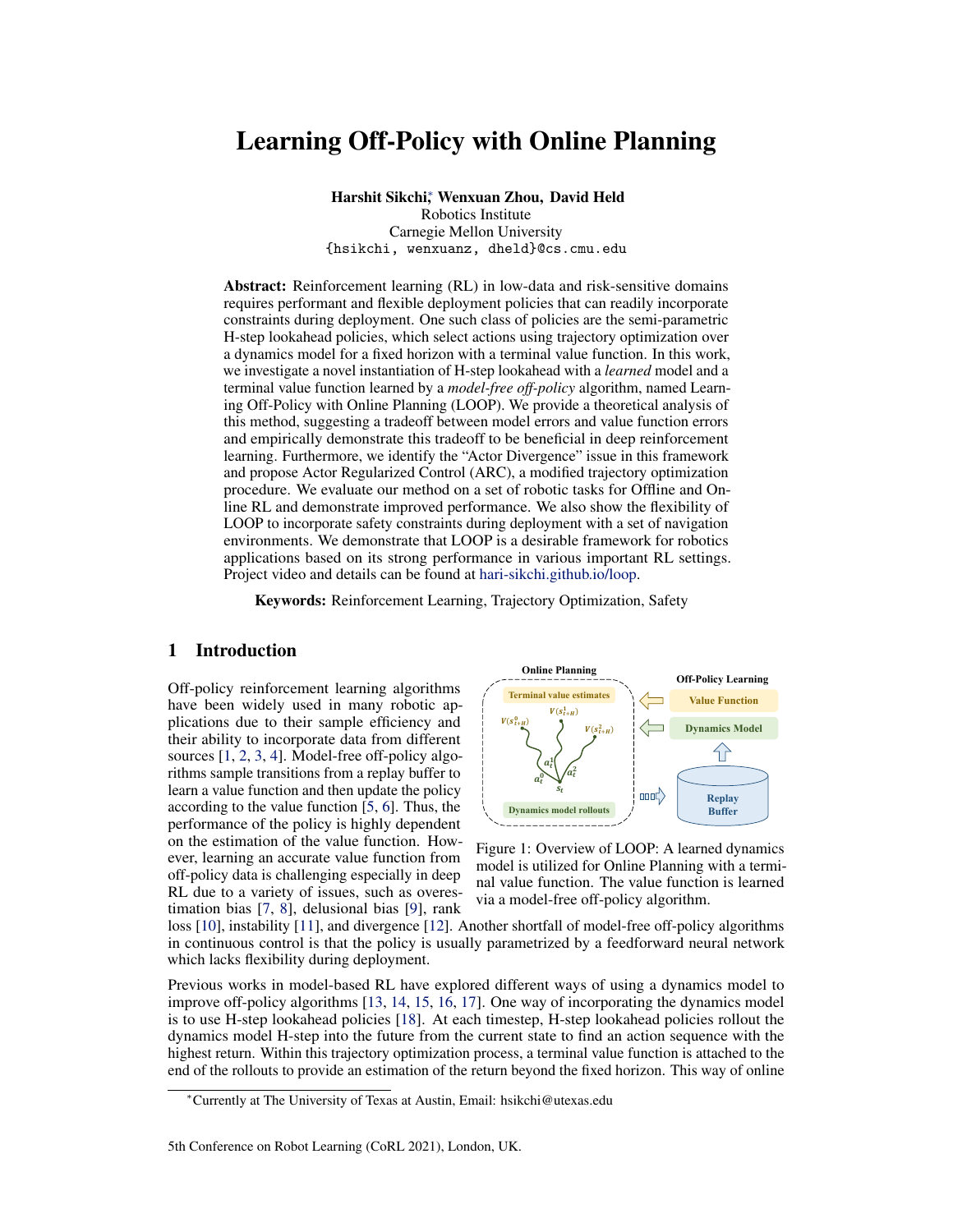

Figure 5: We compare safeLOOP with other safety methods such as CPO, LBPO, and PPO-lagrangian on OpenAI Safety Gym environments. It shows significant sample efficiency while offering similar or better safety benefits as the baselines.

#### 6.3 LOOP for Safe RL

For safe RL, we modify the H-step lookahead optimization to maximize the sum of rewards while satisfying the cost constraints, as described in Section 5.2. We evaluate our method on two environments from the OpenAI Safety Gym [55] and an RC-car simulation environment [56]. The objective of the Safety Gym environments is to move a Point mass agent or a Car agent to the goal while avoiding obstacles. The RC-car environment is rewarded for driving along a circle of 1m fixed radius with a desired velocity while staying within the 1.2m circle during training. Details for the environments can be found in Appendix C.4.

Baselines: We compare our safety-augmented LOOP (safeLOOP) against various state-of-theart safe learning methods such as CPO [57], LBPO [58], and PPO-lagrangian [59, 55]. CPO uses a trust region update rule that guarantees safety. LBPO relies on a barrier function formulated around a Lyapunov constraint for safety. PPO-lagrangian uses dual gradient descent to solve the constrained optimization. To ensure a fair comparison, all policies and dynamics models are randomly initialized, as is commonly done in safe RL experiments (rather than starting from a safe initial policy). We additionally compare against a model-based safety method that modifies PETS for safe exploration (safePETS)



Figure 6: RC-car experiments show the importance of the terminal value function in the LOOP framework. SafeLOOP achieves higher returns than safePETS while being competitive in safety performance. Both safePETS and PETS fail to learn a drifting policy due to limited lookahead.

without the terminal value function. We mostly compare to model-free baselines due to a lack of safe model-based Deep-RL baselines in the literature.

Performance: For the OpenAI Safety Gym environments, we observe in Figure 5 that safeLOOP can achieve performant yet safe policies in a sample efficient manner. SafeLOOP reaches a higher reward than CPO, LBPO and PPO-lagrangian, while being orders of magnitude faster. SafeLOOP also achieves a policy with a lower cost faster than the baselines. From another aspect, the simulated RC-car experiments demonstrate the benefits of the terminal value function in safe RL. Figure 6 shows the performance of LOOP, safeLOOP, PETS, and safePETS on this domain. PETS [17] and safePETS do not consider a terminal value function. SafeLOOP is able to achieve high performance while maintaining the fewest constraint violations during training. Qualitatively, LOOP and safeLOOP are able to learn a safe drifting behavior, whereas PETS and safePETS fail to do so since drifting requires longer horizon reasoning beyond the fixed planning horizon in PETS. The results suggest that safeLOOP is a desirable choice of algorithm for safe RL due to its sample efficiency and the flexibility of incorporating constraints during deployment.

## 7 Conclusion

In this work we analyze the H-step lookahead method under a learned model and value function and demonstrate empirically that it can lead to many benefits in deep reinforcement learning. We propose a framework LOOP which removes the computational overhead of trajectory optimization for value function update. We identify the actor-divergence issue in this framework and propose a modified trajectory optimization procedure - Actor Regularized Control. We show that the flexibility of H-step lookahead policy allows us to improve performance in online RL, offline RL as well as safe RL and this makes LOOP a strong choice of RL algorithm for robotic applications.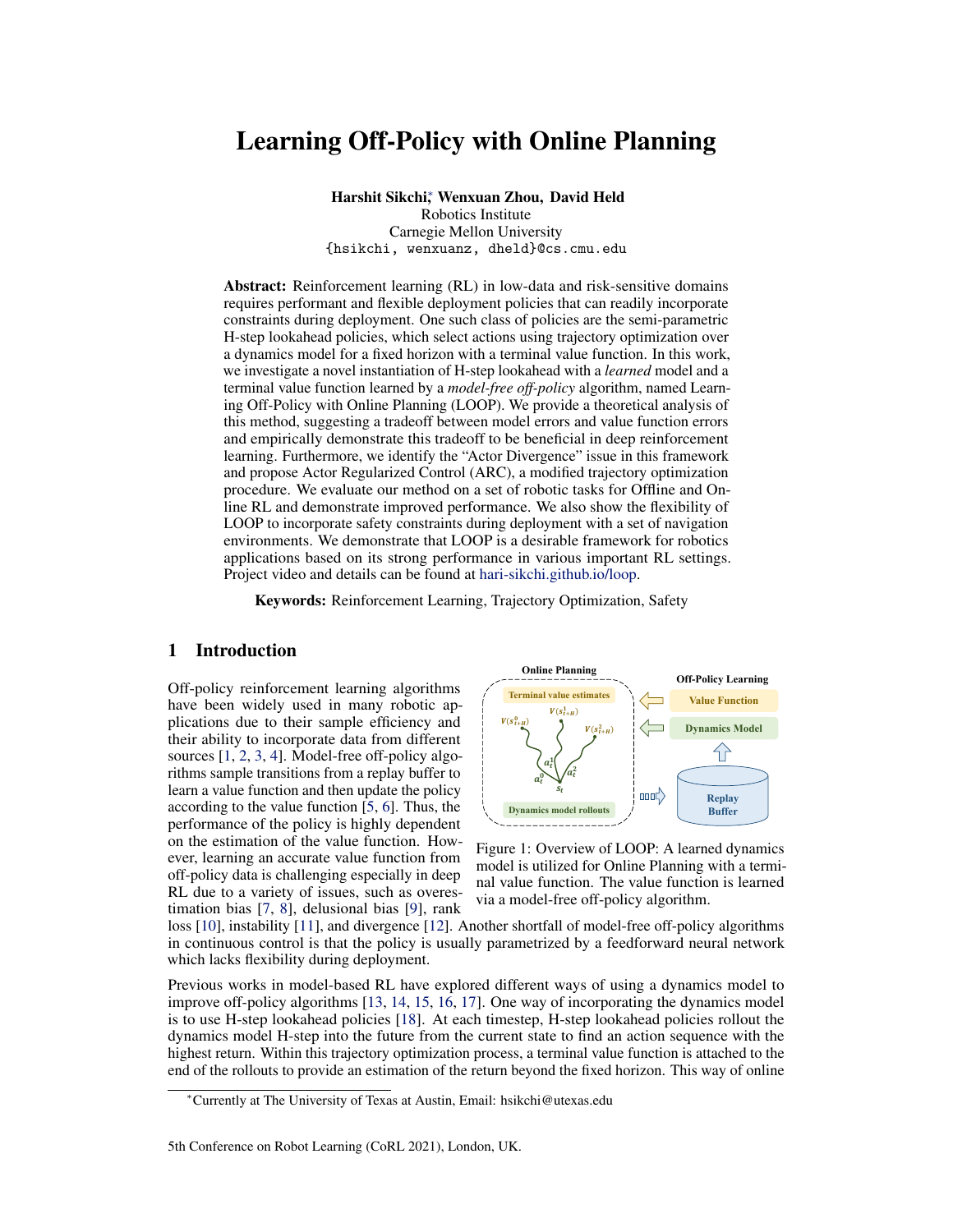#### Acknowledgments

We thank Tejus Gupta, Xingyu Lin and the members of R-PAD lab for insightful discussions. This material is based upon work supported by the United States Air Force and DARPA under Contract No. FA8750-18-C-0092, LG Electronics, and the National Science Foundation under Grant No. IIS-1849154.

### References

- [1] D. Kalashnikov, J. Varley, Y. Chebotar, B. Swanson, R. Jonschkowski, C. Finn, S. Levine, and K. Hausman. Mt-opt: Continuous multi-task robotic reinforcement learning at scale. *arXiv preprint arXiv:2104.08212*, 2021.
- [2] T. Haarnoja, S. Ha, A. Zhou, J. Tan, G. Tucker, and S. Levine. Learning to walk via deep reinforcement learning. *arXiv preprint arXiv:1812.11103*, 2018.
- [3] J. Matas, S. James, and A. J. Davison. Sim-to-real reinforcement learning for deformable object manipulation. In *Conference on Robot Learning*, pages 734–743. PMLR, 2018.
- [4] D. Kalashnikov, A. Irpan, P. Pastor, J. Ibarz, A. Herzog, E. Jang, D. Quillen, E. Holly, M. Kalakrishnan, V. Vanhoucke, et al. Qt-opt: Scalable deep reinforcement learning for vision-based robotic manipulation. *arXiv preprint arXiv:1806.10293*, 2018.
- [5] T. Haarnoja, A. Zhou, K. Hartikainen, G. Tucker, S. Ha, J. Tan, V. Kumar, H. Zhu, A. Gupta, P. Abbeel, et al. Soft actor-critic algorithms and applications. *arXiv preprint arXiv:1812.05905*, 2018.
- [6] S. Fujimoto, H. Van Hoof, and D. Meger. Addressing function approximation error in actor-critic methods. *arXiv preprint arXiv:1802.09477*, 2018.
- [7] S. Thrun and A. Schwartz. Issues in using function approximation for reinforcement learning. In *Proceedings of the Fourth Connectionist Models Summer School*, pages 255–263. Hillsdale, NJ, 1993.
- [8] S. Fujimoto, D. Meger, and D. Precup. Off-policy deep reinforcement learning without exploration. *arXiv preprint arXiv:1812.02900*, 2018.
- [9] T. Lu, D. Schuurmans, and C. Boutilier. Non-delusional q-learning and value-iteration. 2018.
- [10] A. Kumar, R. Agarwal, D. Ghosh, and S. Levine. Implicit under-parameterization inhibits data-efficient deep reinforcement learning. *arXiv preprint arXiv:2010.14498*, 2020.
- [11] J. Fu, A. Kumar, M. Soh, and S. Levine. Diagnosing bottlenecks in deep q-learning algorithms. In *International Conference on Machine Learning*, pages 2021–2030. PMLR, 2019.
- [12] J. Achiam, E. Knight, and P. Abbeel. Towards characterizing divergence in deep q-learning. *arXiv preprint arXiv:1903.08894*, 2019.
- [13] M. Janner, J. Fu, M. Zhang, and S. Levine. When to trust your model: Model-based policy optimization, 2019.
- [14] A. Rajeswaran, I. Mordatch, and V. Kumar. A game theoretic framework for model based reinforcement learning. In *International Conference on Machine Learning*, pages 7953–7963. PMLR, 2020.
- [15] V. Feinberg, A. Wan, I. Stoica, M. I. Jordan, J. E. Gonzalez, and S. Levine. Model-based value estimation for efficient model-free reinforcement learning. *arXiv preprint arXiv:1803.00101*, 2018.
- [16] J. Buckman, D. Hafner, G. Tucker, E. Brevdo, and H. Lee. Sample-efficient reinforcement learning with stochastic ensemble value expansion. In *Advances in Neural Information Processing Systems*, pages 8224–8234, 2018.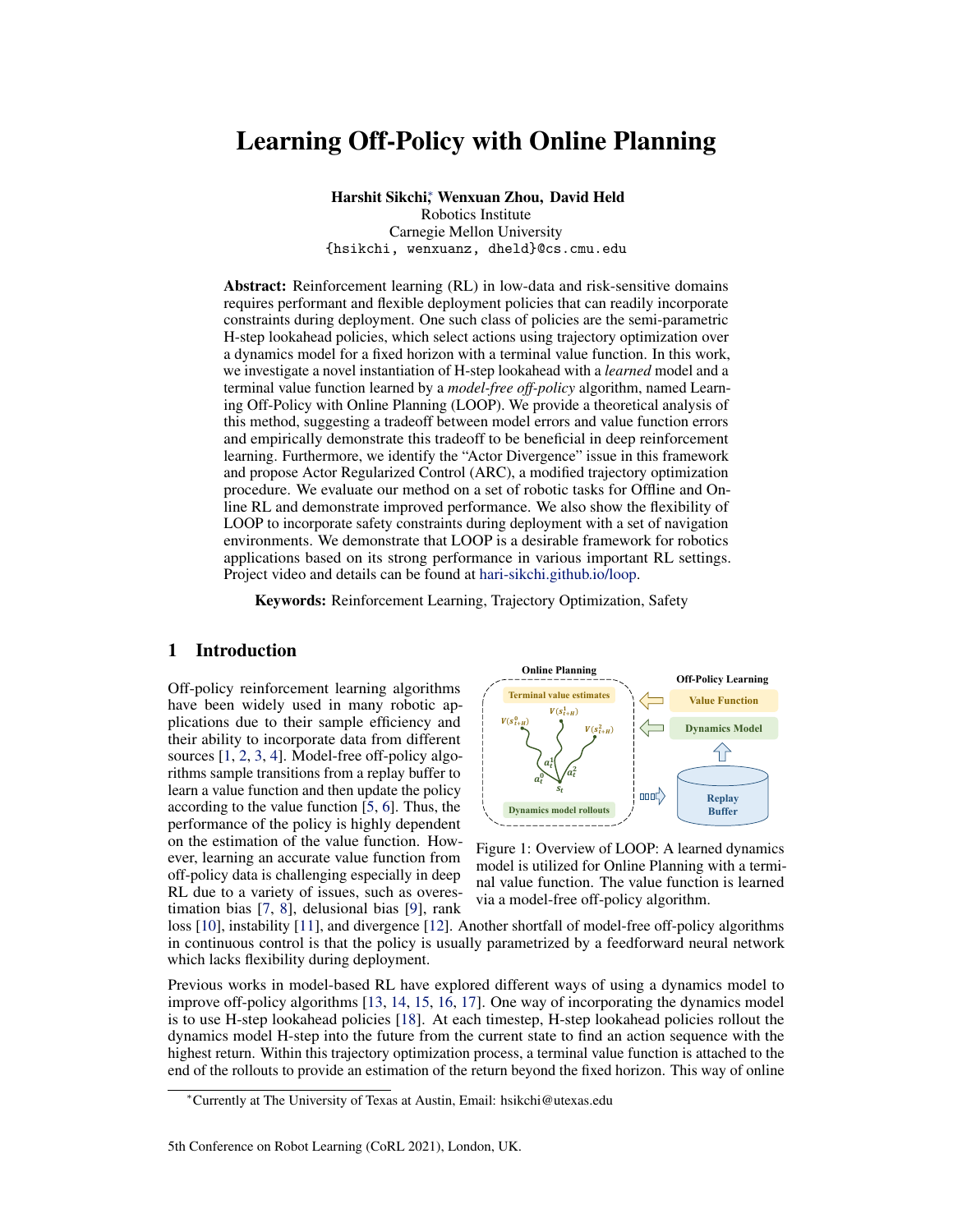- [17] K. Chua, R. Calandra, R. McAllister, and S. Levine. Deep reinforcement learning in a handful of trials using probabilistic dynamics models. In *Advances in Neural Information Processing Systems*, pages 4754–4765, 2018.
- [18] Y. Efroni, M. Ghavamzadeh, and S. Mannor. Online planning with lookahead policies. *Advances in Neural Information Processing Systems*, 33, 2020.
- [19] K. Lowrey, A. Rajeswaran, S. Kakade, E. Todorov, and I. Mordatch. Plan online, learn offline: Efficient learning and exploration via model-based control. *arXiv preprint arXiv:1811.01848*, 2018.
- [20] T. Kurutach, I. Clavera, Y. Duan, A. Tamar, and P. Abbeel. Model-ensemble trust-region policy optimization. *arXiv preprint arXiv:1802.10592*, 2018.
- [21] A. Nagabandi, K. Konoglie, S. Levine, and V. Kumar. Deep dynamics models for learning dexterous manipulation. *arXiv preprint arXiv:1909.11652*, 2019.
- [22] M. Deisenroth and C. E. Rasmussen. Pilco: A model-based and data-efficient approach to policy search. In *Proceedings of the 28th International Conference on machine learning (ICML-11)*, pages 465–472. Citeseer, 2011.
- [23] S. Levine and V. Koltun. Guided policy search. In *International conference on machine learning*, pages 1–9. PMLR, 2013.
- [24] I. Clavera, V. Fu, and P. Abbeel. Model-augmented actor-critic: Backpropagating through paths. *arXiv preprint arXiv:2005.08068*, 2020.
- [25] R. S. Sutton. Dyna, an integrated architecture for learning, planning, and reacting. *ACM Sigart Bulletin*, 2(4):160–163, 1991.
- [26] A. Piché, V. Thomas, C. Ibrahim, Y. Bengio, and C. Pal. Probabilistic planning with sequential monte carlo methods. In *International Conference on Learning Representations*, 2018.
- [27] R. Agarwal, D. Schuurmans, and M. Norouzi. An optimistic perspective on offline reinforcement learning. In *International Conference on Machine Learning*, pages 104–114. PMLR, 2020.
- [28] R. Zhang, B. Dai, L. Li, and D. Schuurmans. Gendice: Generalized offline estimation of stationary values. *arXiv preprint arXiv:2002.09072*, 2020.
- [29] N. Y. Siegel, J. T. Springenberg, F. Berkenkamp, A. Abdolmaleki, M. Neunert, T. Lampe, R. Hafner, and M. Riedmiller. Keep doing what worked: Behavioral modelling priors for offline reinforcement learning. *arXiv preprint arXiv:2002.08396*, 2020.
- [30] S. Levine, A. Kumar, G. Tucker, and J. Fu. Offline reinforcement learning: Tutorial, review, and perspectives on open problems. *arXiv preprint arXiv:2005.01643*, 2020.
- [31] A. Kumar, A. Zhou, G. Tucker, and S. Levine. Conservative q-learning for offline reinforcement learning. *arXiv preprint arXiv:2006.04779*, 2020.
- [32] W. Zhou, S. Bajracharya, and D. Held. Plas: Latent action space for offline reinforcement learning. *arXiv preprint arXiv:2011.07213*, 2020.
- [33] A. Argenson and G. Dulac-Arnold. Model-based offline planning. *arXiv preprint arXiv:2008.05556*, 2020.
- [34] E. Altman. *Constrained Markov decision processes*, volume 7. CRC Press, 1999.
- [35] G. Williams, P. Drews, B. Goldfain, J. M. Rehg, and E. A. Theodorou. Aggressive driving with model predictive path integral control. In *2016 IEEE International Conference on Robotics and Automation (ICRA)*, pages 1433–1440. IEEE, 2016.
- [36] R. Rubinstein. The cross-entropy method for combinatorial and continuous optimization. *Methodology and computing in applied probability*, 1(2):127–190, 1999.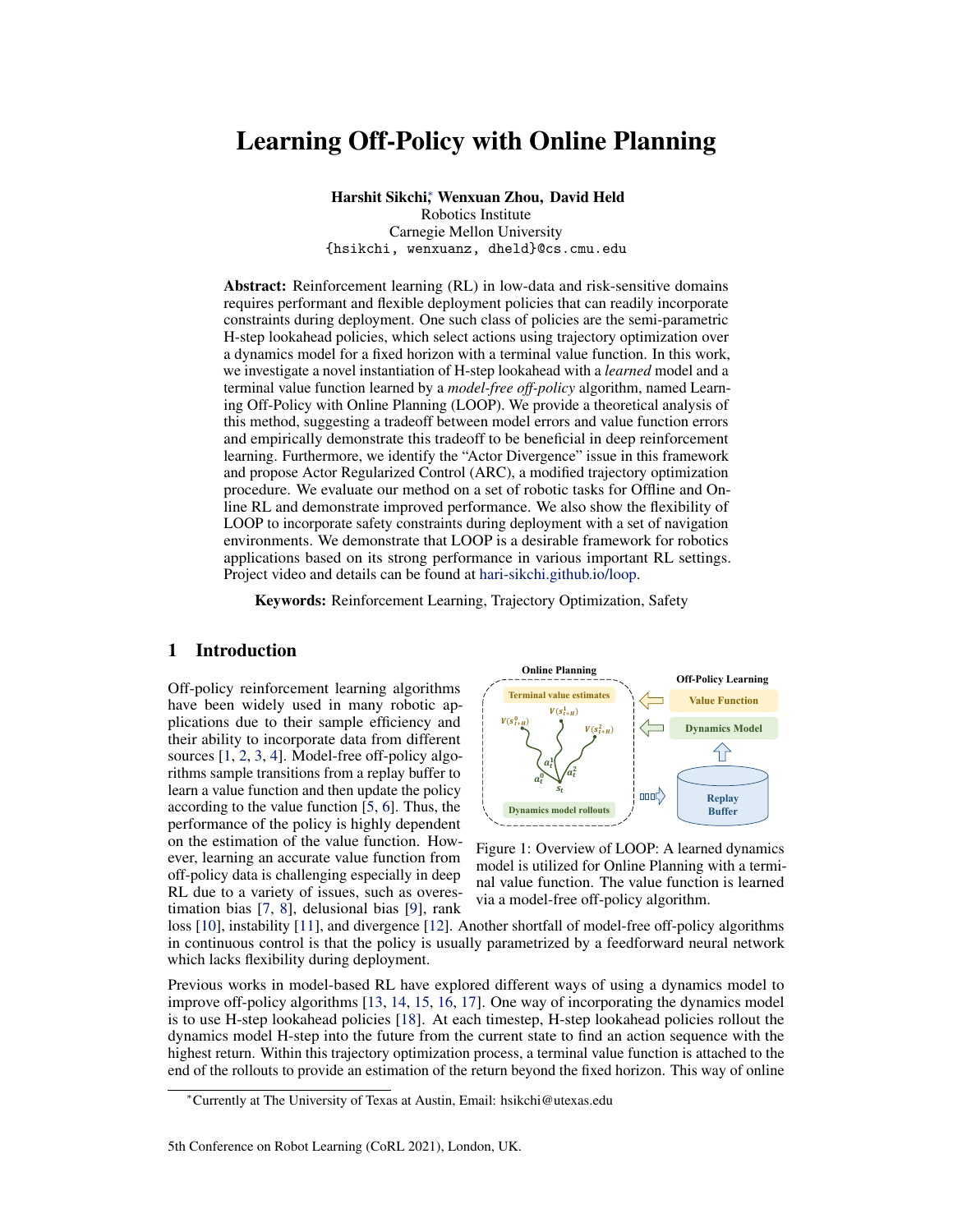- [37] E. F. Camacho and C. B. Alba. *Model predictive control*. Springer science & business media, 2013.
- [38] T. Wang and J. Ba. Exploring model-based planning with policy networks. *arXiv preprint arXiv:1906.08649*, 2019.
- [39] B. Zhang, R. Rajan, L. Pineda, N. Lambert, A. Biedenkapp, K. Chua, F. Hutter, and R. Calandra. On the importance of hyperparameter optimization for model-based reinforcement learning. In *International Conference on Artificial Intelligence and Statistics*, pages 4015–4023. PMLR, 2021.
- [40] S. P. Singh and R. C. Yee. An upper bound on the loss from approximate optimal-value functions. *Machine Learning*, 16(3):227–233, 1994.
- [41] A. Agarwal, N. Jiang, and S. M. Kakade. Reinforcement learning: Theory and algorithms. *CS Dept., UW Seattle, Seattle, WA, USA, Tech. Rep*, 2019.
- [42] T. Matsushima, H. Furuta, Y. Matsuo, O. Nachum, and S. Gu. Deployment-efficient reinforcement learning via model-based offline optimization. *arXiv preprint arXiv:2006.03647*, 2020.
- [43] A. Kumar, J. Fu, M. Soh, G. Tucker, and S. Levine. Stabilizing off-policy q-learning via bootstrapping error reduction. In *Advances in Neural Information Processing Systems*, pages 11761–11771, 2019.
- [44] N. Vieillard, T. Kozuno, B. Scherrer, O. Pietquin, R. Munos, and M. Geist. Leverage the average: an analysis of regularization in rl. *arXiv preprint arXiv:2003.14089*, 2020.
- [45] A. Nair, M. Dalal, A. Gupta, and S. Levine. Accelerating online reinforcement learning with offline datasets. *arXiv preprint arXiv:2006.09359*, 2020.
- [46] J. Peters and S. Schaal. Reinforcement learning by reward-weighted regression for operational space control. In *Proceedings of the 24th international conference on Machine learning*, pages 745–750, 2007.
- [47] J. Peters and S. Schaal. Natural actor-critic. *Neurocomputing*, 71(7-9):1180–1190, 2008.
- [48] J. Peters, K. Mulling, and Y. Altun. Relative entropy policy search. In *Twenty-Fourth AAAI Conference on Artificial Intelligence*, 2010.
- [49] T. Yu, G. Thomas, L. Yu, S. Ermon, J. Zou, S. Levine, C. Finn, and T. Ma. Mopo: Model-based offline policy optimization. *arXiv preprint arXiv:2005.13239*, 2020.
- [50] R. Kidambi, A. Rajeswaran, P. Netrapalli, and T. Joachims. Morel: Model-based offline reinforcement learning. *arXiv preprint arXiv:2005.05951*, 2020.
- [51] E. Todorov, T. Erez, and Y. Tassa. Mujoco: A physics engine for model-based control. In *2012 IEEE/RSJ International Conference on Intelligent Robots and Systems*, pages 5026–5033. IEEE, 2012.
- [52] Y. Luo, H. Xu, Y. Li, Y. Tian, T. Darrell, and T. Ma. Algorithmic framework for model-based deep reinforcement learning with theoretical guarantees. *arXiv preprint arXiv:1807.03858*, 2018.
- [53] J. Fu, A. Kumar, O. Nachum, G. Tucker, and S. Levine. D4rl: Datasets for deep data-driven reinforcement learning. *arXiv preprint arXiv:2004.07219*, 2020.
- [54] Z. Wang, A. Novikov, K. Zołna, J. T. Springenberg, S. Reed, B. Shahriari, N. Siegel, J. Merel, ˙ C. Gulcehre, N. Heess, et al. Critic regularized regression. *arXiv preprint arXiv:2006.15134*, 2020.
- [55] A. Ray, J. Achiam, and D. Amodei. Benchmarking Safe Exploration in Deep Reinforcement Learning. 2019.
- [56] E. Ahn. *Towards safe reinforcement learning in the real world*. PhD thesis, 2019.